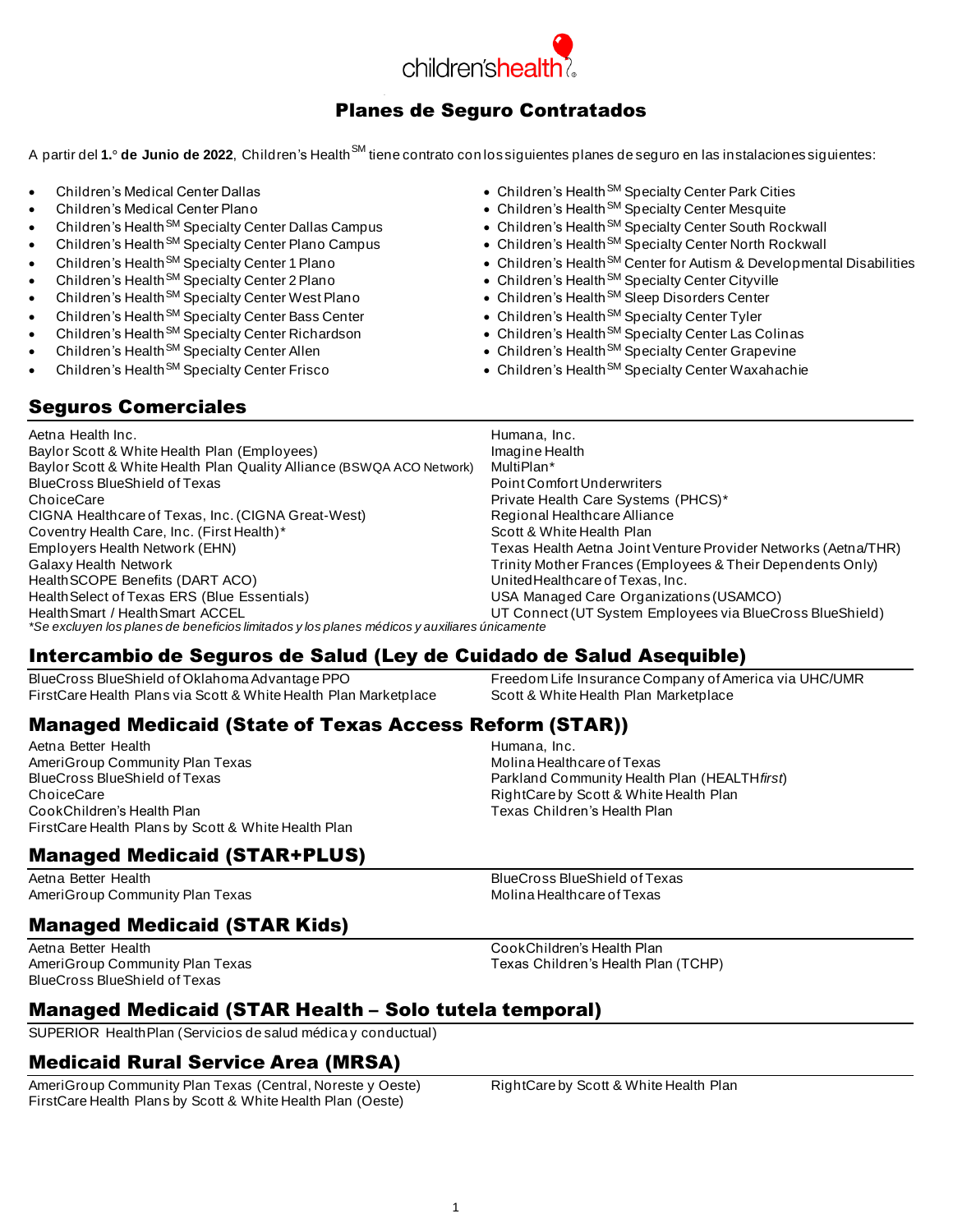

## Planes de Seguro Contratados

A partir del **1.° de Junio de 2022**, Children's Health<sup>SM</sup> tiene contrato con lossiguientes planes de seguro en las instalaciones siguientes:

- Children's Medical Center Dallas
- Children's Medical Center Plano
- Children's Health<sup>SM</sup> Specialty Center Dallas Campus
- Children's Health<sup>SM</sup> Specialty Center Plano Campus
- Children's Health<sup>SM</sup> Specialty Center 1 Plano
- Children's Health<sup>SM</sup> Specialty Center 2 Plano
- Children's Health<sup>SM</sup> Specialty Center West Plano
- Children's Health<sup>SM</sup> Specialty Center Bass Center
- Children's Health<sup>SM</sup> Specialty Center Richardson
- Children's Health<sup>SM</sup> Specialty Center Allen
- Children's Health<sup>SM</sup> Specialty Center Frisco
- Children's Health<sup>SM</sup> Specialty Center Park Cities
- Children's Health<sup>SM</sup> Specialty Center Mesquite
- Children's Health<sup>SM</sup> Specialty Center South Rockwall
- Children's Health<sup>SM</sup> Specialty Center North Rockwall
- Children's Health<sup>SM</sup> Center for Autism & Developmental Disabilities
- Children's Health<sup>SM</sup> Specialty Center Cityville
- Children's Health<sup>SM</sup> Sleep Disorders Center
- Children's Health<sup>SM</sup> Specialty Center Tyler
- Children's Health<sup>SM</sup> Specialty Center Las Colinas
- Children's Health<sup>SM</sup> Specialty Center Grapevine
- Children's Health<sup>SM</sup> Specialty Center Waxahachie

## Children's Health Insurance Program (CHIP, CHIP Perinate and CHIP RSA)

Aetna Better Health CHIP/CHIP Perinate **Humana**, Inc. AmeriGroup Community Plan Texas CHIP/CHIIP Perinate Molina Healthcare of Texas CHIP/CHIP Perinate/CHIP RSA\* BlueCross BlueShield of Texas Parkland Community Health Plan CHIP/CHIP Perinate (KIDS*first*)\*\* ChoiceCare<br>CookChildren's Health Plan CHIP/CHIP Perinate **RightCare by Scott & White Health Plan**<br>Texas Children's Health Plan CookChildren's Health Plan CHIP/CHIP Perinate FirstCare Health Plans CHIP/CHIP Perinate by Scott & White Health Plan *\*Includes CHIP Perinate & CHIP Perinate RSA*

*\*\*Includes CHIP Perinate Newborns Only*

## Medicaid Tradicional

Texas Medicaid & Healthcare Partnership (TMHP) (Texas Medicaid) Oklahoma Health Care Authority (OHCA) (CMC Dallas & Plano)

## Seguros de Salud Conductual

Aetna Health Inc. (Solo comercial) Managed Health Network (MHN)\*<br>AmeriGroup Community Plan Texas Managed Mealth Behavioral Solution Beacon Health Strategies (STAR, STAR+PLUS, STAR Kids, CHIP) BlueCross BlueShield of Texas (comercial) (se excluye el HMO Blue) OptumHealth Behavioral Solutions (STAR Kids) BlueCross BlueShield of Texas (STAR, STAR+PLUS, STAR Kids, CHIP) RightCare by Scott & White HealthPlan (MRSA Only) FirstCare Health Plans by Scott & White Health Plan SUPERIOR Health Plan (STAR Health – Solo tutela temporal) HealthSCOPE Benefits (DART ACO) Texas Children's Health Plan (TCHP) (STAR, STAR Kids, CHIP) HealthSelect of Texas ERS (Blue Essentials)

*\*Se excluyen las terapias y pruebas psicológicas si el paciente no está internado*

## Redes de Trasplante

Blue Distinction Centers for Transplant – Corazón, Higado **INTERLINK – TMO, CHD, Corazón, Hígado** CIGNA *Life*SOURCE Network – TMO, Corazón, Riñón, Higado OptumHealth – TMO, CHD, Corazón, Riñón, Hígado, Multivisceral Emerging Therapy Solutions (anteriormente LifeTrac) – TMO, Corazón OptumHealth – UnitedHealthcare Compass W500 (COE) Intestino, Riñón, Hígado, Multivisceral **Protocol Tertiary Network – TMO, Corazón**, Riñón, Hígado Humana National Transplant Network – TMO, Corazón, Riñón, Higado

OptumHealth Behavioral Solutions (Commercial)<br>OptumHealth Behavioral Solutions (STAR, STAR+PLUS, CHIP) CompCare (Solo comercial) Scott & White Health Plan (Solo commercial para trastomos de la alimentación)

## Planes de Costos Compartidos y Beneficios Limitados

Los planes de costo compartido y beneficio limitado no son seguros tradicionales ni están regulados por ninguna entidad regul adora estatal o federal. Los pacientes con este tipo de cobertura se gestionarán como autopago.

En caso de tener preguntas, por favor lea su tarjeta de seguro, la póliza o cualquier otro material que tenga a su disposición sobre su plan de seguro. Además, recomendamos que se comunique a la compañía de seguro o con el administrador de beneficiosa los empleados para verificar la cobertura o para pedir más información sobre su plan de salud.

AVISO: Los médicos tienen contratos por separado con las organizaciones de atención médica administrada. Por lo tanto, esta lista sirve solamente de *referencia para los servicios del hospital. Por favor, comuníquese directamente con el médico para averiguar en cuales planes participa.*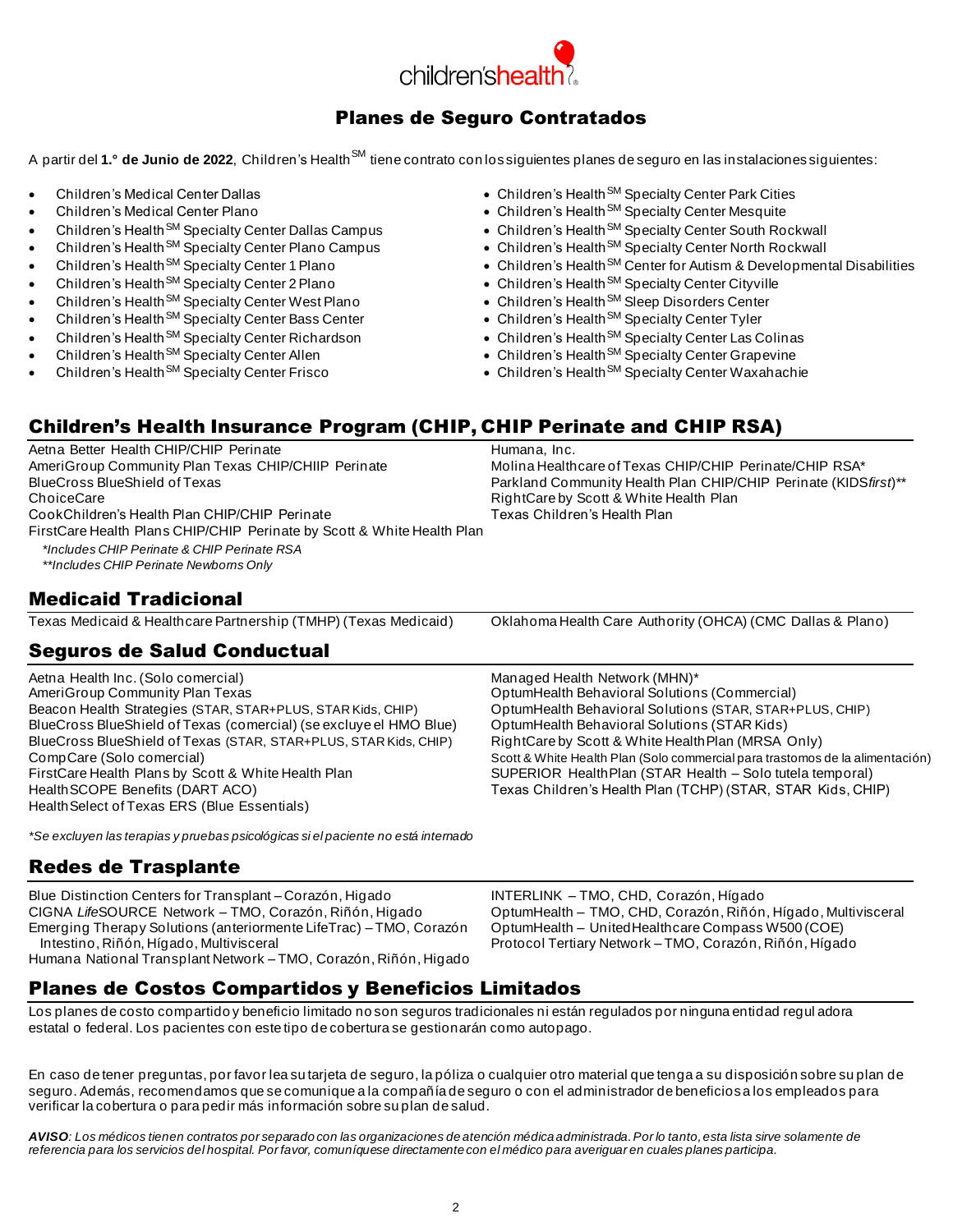## Anestesiólogos para Niños (AFC)

A partir del **1.° de Junio de 2022**, AFC tiene contratos con los siguientes planes de seguro de atención médica:

Baylor SWHP (Employees) Baylor SWHP Quality Alliance (ACO) BlueCross BlueShield of Texas

CIGNA Healthcare of Texas Parkland Community Health Plan (PCHP) rimitado no son seguros tradicionales ni están Coventry Health Care, Inc. (First Health)\* HealthSCOPE Benefits (DART ACO) HealthSelect of Texas ERS (Blue Essentials) HealthSmart / HealthSmart ACCEL Humana Imagine Health<br>MultiPlan\* Point Comfort Underwriters Private Health Care Systems (PHCS)\* Scott & White Health Plan (SWHP) Texas Health Aetna Joint Venture Provider Networks (Aetna/THR)

Three Rivers Network (TRPN) UnitedHealthcare of Texas Inc. UT Connect (Empleados del Sistema UT)

## **Intercambio de Seguros de Salud**

Baylor Scott & White Plus HMO BCBS Oklahoma Advantage PPO FirstCare Health Plan Marketplace via Scott & White Health Plan (SWHP) FirstCare HealthSelect Plus HMO via Scott & White Health Plan Freedom Life Insurance Company of America via UHC/UMR Scott & White Health Plan Insurance Marketplace (BSW Preferred HMO) Scott & White Health Plan Marketplace SHA, LLA dba FirstCare Health Plans HMO Via Scott & White Health Plan (SWHP)

## **Seguros Comerciales Managed Medicaid (STAR/CHIP) Medicaid Tradicional**

AmeriGroup Community Plan Texas BlueCross BlueShield of Texas CookChildren's Health Plan

Texas Children's Health Plan (TCHP)

## **Managed Medicaid (STAR Health)**

SUPERIOR HealthPlan (Solo tutela temporal)

## **Managed Medicaid (STAR Kids)**

Aetna Better Health AmeriGroup Community Plan Texas BlueCross BlueShield of Texas CookChildren's Health Plan Texas Children's Health Plan (TCHP)

## **Managed Medicaid (STAR+PLUS)**

Aetna Better Health AmeriGroup Community Plan Texas BlueCross BlueShield of Texas Molina Healthcare of Texas

## **Managed Medicaid (MRSA)**

AmeriGroup Community Plan Texas (Central, Noreste y Oeste)

Aetna Health Inc. **Aetna Better Health Texas Medicaid & Healthcare Partnership** Texas Medicaid & Healthcare Partnership

#### **Planes de Costos Compartidos y Beneficios Limitados**

ChoiceCare Molina Healthcare of Texas Los planes de costo compartido y beneficio<br>CIGNA Healthcare of Texas Parkland Community Health Plan (PCHP) limitado no son seguros tradicionales ni están regulados por ninguna entidad reguladora estatal o federal. Los pacientos con este tipo de cobertura se gestionarán como autopago.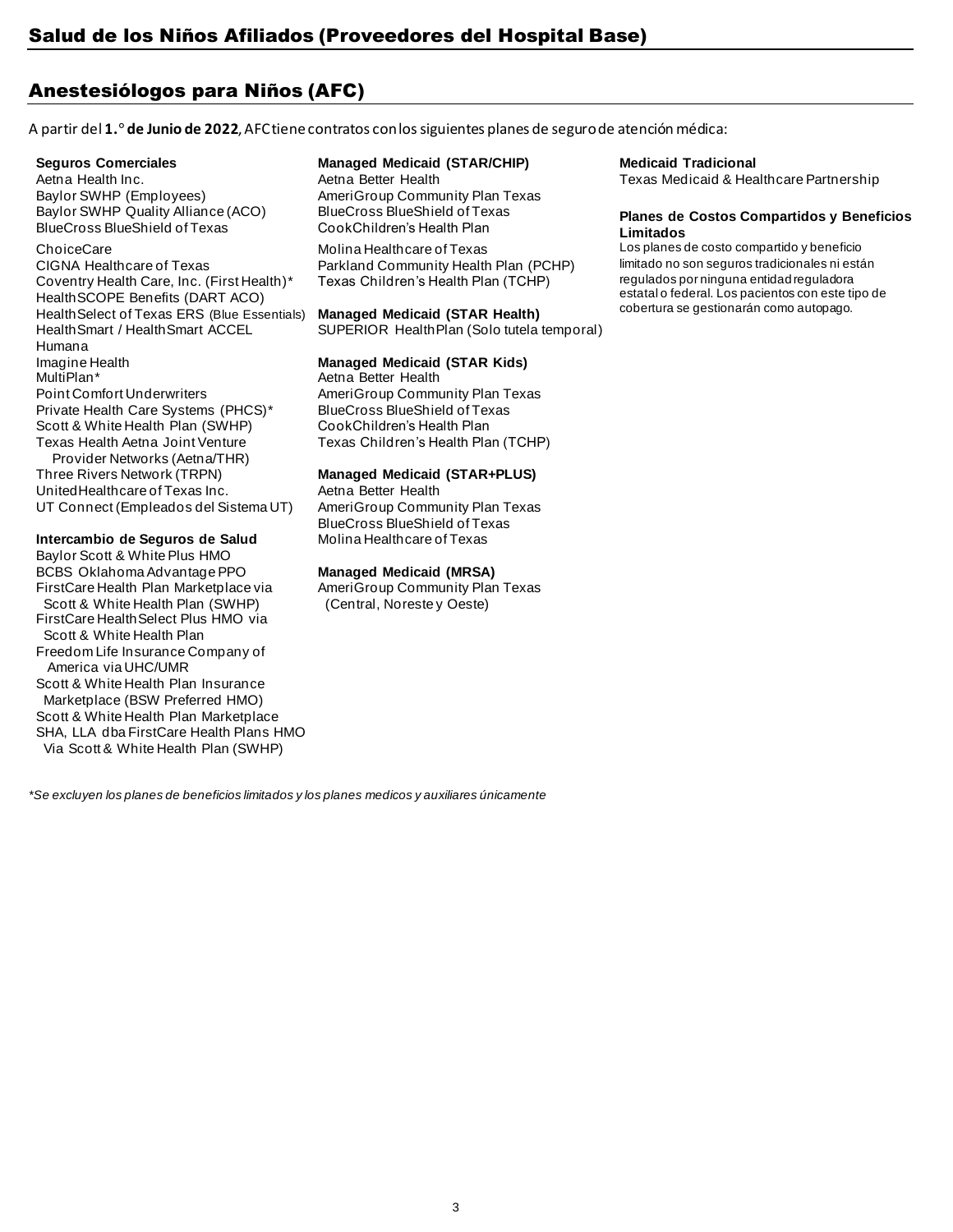## Anestesiólogos para el Manejo del Dolor Infantil (AFC-Pain Management)

A partir del **1.° de Junio de 2022**, AFC-Pain Management tiene contratos con los siguientes planes de seguro de atención médica:

Baylor SWHP (Employees) Baylor SWHP Quality Alliance (ACO)

## BlueCross BlueShield of Texas

CIGNA Healthcare of Texas Parkland Community Health Plan (PCHP) Coventry Health Care, Inc. (First Health)\* HealthSCOPE Benefits (DART ACO) HealthSelect of Texas ERS (Blue Essentials) HealthSmart / HealthSmart ACCEL Humana Imagine Health MultiPlan\*0 **Aetna Better Health** Point Comfort Underwriters Private Health Care Systems (PHCS)\* Scott & White Health Plan (SWHP) Texas Health Aetna Joint Venture Provider Networks (Aetna/THR) Three Rivers Network (TRPN) UnitedHealthcare of Texas Inc.

UT Connect (Empleados del Sistema UT)

### **Intercambio de Seguros de Salud**

Baylor Scott & White Plus HMO BCBS Oklahoma Advantage PPO FirstCare Health Plan Marketplace via Scott & White Health Plan (SWHP) FirstCare HealthSelect Plus HMO via Scott & White Health Plan (SWHP) Freedom Life Insurance Company of America via UHC/UMR Scott & White Health Plan Insurance Marketplace (BSW Preferred HMO) Scott & White Health Plan Marketplace SHA, LLA dba FirstCare Health Plans HMO Via Scott & White Health Plan (SWHP)

## **Seguros Comerciales Managed Medicaid (STAR/CHIP) Medicaid Tradicional**

AmeriGroup Community Plan Texas BlueCross BlueShield of Texas CookChildren's Health Plan

Texas Children's Health Plan (TCHP)

## **Managed Medicaid (STAR Health)**

SUPERIOR HealthPlan (Solo tutela temporal)

## **Managed Medicaid (STAR Kids)**

AmeriGroup Community Plan Texas BlueCross BlueShield of Texas CookChildren's Health Plan Texas Children's Health Plan (TCHP)

## **Managed Medicaid (STAR+PLUS)**

Aetna Better Health AmeriGroup Community Plan Texas BlueCross BlueShield of Texas Molina Healthcare of Texas

## **Managed Medicaid (MRSA)**

AmeriGroup Community Plan Texas (Central, Noreste y Oeste)

Aetna Health Inc. **Aetna Better Health Texas Medicaid & Healthcare Partnership** Texas Medicaid & Healthcare Partnership

## **Planes de Costos Compartidos y Beneficios Limitados**

ChoiceCare Molina Healthcare of Texas Los planes de costo compartido y beneficio<br>CIGNA Healthcare of Texas Parkland Community Health Plan (PCHP) limitado no son seguros tradicionales ni están regulados por ninguna entidad reguladora estatal o federal. Los pacientos con este tipo de cobertura se gestionarán como autopago.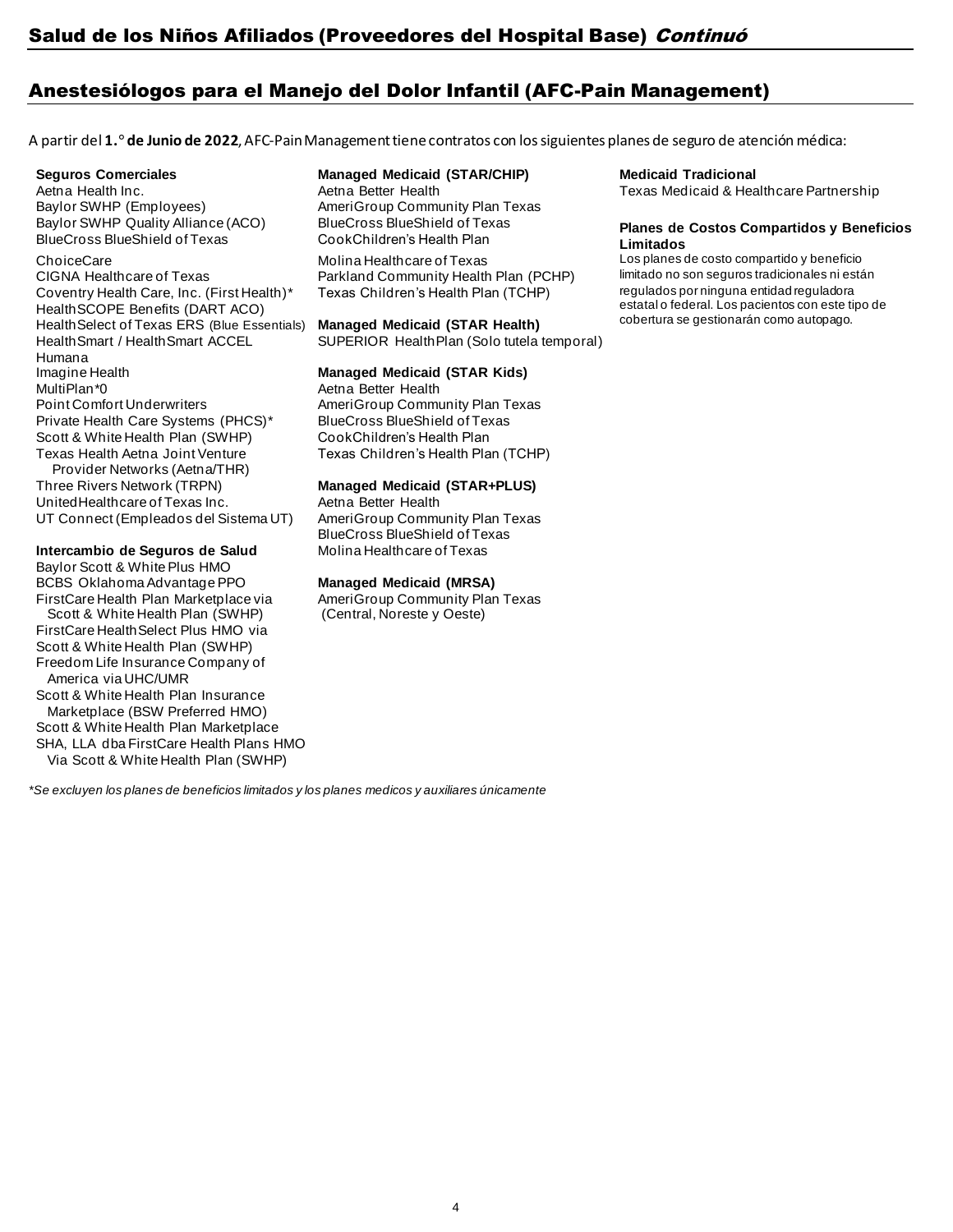## Salud de los Niños Afiliados (Proveedores del Hospital Base) *Continuó*

#### children'shealth? [S](http://www.childrens.com/)ervicios de Atención Médica Compleja (CCMSC)

**Seguros Comerciales** Aetna Health Inc. Baylor SWHP (Employees) Baylor SWHP Quality Alliance (ACO) BlueCross BlueShield of Texas ChoiceCare CIGNA Healthcare of Texas HealthSCOPE Benefits (DART ACO) HealthSelect of Texas ERS (Blue Essentials) Humana, Inc. Imagine Health Texas Health Aetna Joint Venture Provider Networks (Aetna/THR) Scott & White Health Plan (SWHP)

UnitedHealthcare of Texas Inc. UT Connect (Empleados del Sistema UT)

# **Managed Medicaid (STAR/CHIP)**

Aetna Better Health AmeriGroup Community Plan Texas Texas Children's Health Plan

**Managed Medicaid (STAR+PLUS)** Aetna Better Health AmeriGroup Community Plan Texas

**Managed Medicaid (STAR Kids)**

Aetna Better Health AmeriGroup Community Plan Texas Texas Children's Health Plan

**Managed Medicaid (MRSA)** AmeriGroup Community Plan Texas (Central, Noreste y Oeste)

**Traditional Medicaid**

Texas Medicaid & Healthcare Partnership

## **Seguros de Salud Conductual (Commercial)**

Aetna Health Inc. BlueCross BlueShield of Texas CIGNA Behavioral Health HealthSCOPE Benefits (DART ACO) HealthSelect of Texas ERS (Blue Essentials) LifeSynch (Humana Behavioral Health) Magellan Behavioral Health OptumHealth Behavioral Solutions

**Seguros de Salud Conductual (STAR/CHIP)** Beacon Health Strategies Texas Children's Health Plan

## **Planes de Costos Compartidos y Beneficios Limitados**

Los planes de costo compartido y beneficio limitado no son seguros tradicionales ni están regulados por ninguna entidad reguladora estatal o federal. Los pacientos con este tipo de

cobertura se gestionarán como autopago.

## Grupo Médico de Salud Infantil (CHMG) – antes DPMSC

Aetna Health Inc. Baylor SWHP (Employees) Baylor SWHP Quality Alliance (ACO)**<sup>1</sup>** BlueCross BlueShield of Texas ChoiceCare CIGNA Healthcare of Texas Coventry Health Care, Inc. (First Health) HealthSCOPE Benefits (DART ACO) Health Select of Texas ERS (Blue Essentials)<br>Health Smart / Health Smart ACCEL HealthSmart / HealthSmart ACCEL SUPERIOR HealthPlan (Solo tutela temporal)<br>Humana Imagine Health MultiPlan\* Private Healthcare Systems (PHCS)\* Scott & White Health Plan (SWHP) Texas Health Aetna Joint Venture Provider Networks (Aetna/THR)

UnitedHealthcare of Texas Inc. UT Connect (Empleados del Sistema UT)

## **Intercambio de Seguros de Salud**

Baylor Scott & White Plus HMO BlueCross BlueShield Oklahoma Advantage PPC **Kelsey-Seybold Medical Group** 

FirstCare Health Plan Marketplace via **Managed Medicaid (MRSA)** Scott & White Health Plan (SWHP) FirstCare HealthSelect Plus HMO via

 Scott & White Health Plan Freedom Life Insurance Company of **Planes de Costos Compartidos y**

Scott & White Health Plan Insurance Marketplace (BSW Preferred HMO)

SHA, LLC dba FirstCare Health Plans HMO via Scott & White Heath Plan (SWHP)

Aetna Better Health AmeriGroup Community Plan Texas BlueCross BlueShield of Texas CookChildren's Health Plan Molina Healthcare of Texas Parkland Community Health Plan (PCHP) Texas Children's Health Plan (TCHP)

**Managed Medicaid (STAR Health)**

## **Managed Medicaid (STAR+PLUS)**

Aetna Better Health AmeriGroup Community Plan Texas BlueCross BlueShield of Texas Molina Healthcare of Texas

## **Managed Medicaid (STAR Kids)**

Aetna Better Health AmeriGroup Community Plan Texas BlueCross BlueShield of Texas Texas Children's Health Plan (TCHP)

AmeriGroup Community Plan Texas (Central, Noreste y Oeste)

Los planes de costo compartido y beneficio limitado no son seguros tradicionales ni están regulados por ninguna entidad reguladora estatal o federal. Los pacientos con este tipo de cobertura se gestionarán como autopago.

**Seguros Comerciales Managed Medicaid (STAR/CHIP) Seguros de Salud Conductual (Comerciales)** HealthSelect of Texas ERS (Blue Essentials) Magellan Behavioral Health Scott & White Health Plan

## **Seguros de Salud Conductual (STAR,**

 **STAR+PLUS, CHIP)** Beacon Health Strategies Magellan Behavioral Health Texas Children's Health Plan

### **Seguros de Salud Conductual (STAR Health)** SUPERIOR Health Plan (Solo tutela temporal)

**Medicaid Tradicional**

Texas Medicaid & Healthcare Partnership

## **Solo en el mercado de Houston**

**Seguros Comerciales** Aetna Health Inc. CHRISTUS Health Plan

**Intercambio de Seguros de Salud** CHRISTUS Health Plan Marketplace Community Health Choice Marketplace

#### America via UHC/UMR **Beneficios Limitados Seguros de Salud Conductual (STAR, STAR+PLUS, CHIP, CHIP Perinate)**

Aetna Better Health Community Health Choice Superior HealthPlan Superior HealthPlan (Solo tutela temporal) UnitedHealthcare Community Plan Texas

1 DPMSC's en el estado de la red miembros de Baylor SWHP Quality Alliance (ACO) es beneficio específico basado en el diseño de beneficios de miembros con *su empleador. Por favor, póngase en contacto con su seguro para determinar el estado de participación.*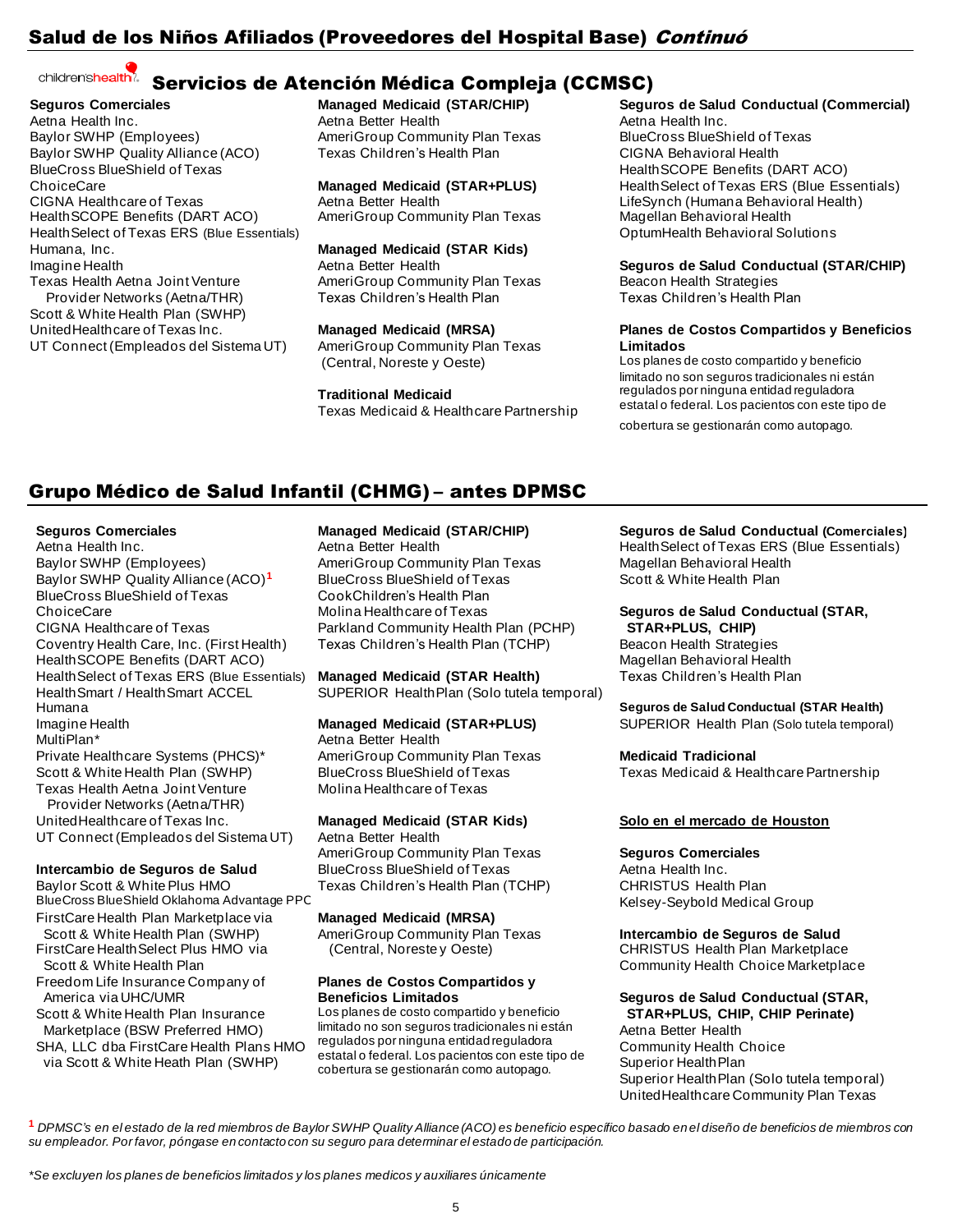## Salud de los Niños Afiliados (Proveedores del Hospital Base) Continuó

## Grupo Médico de Salud Infantil (CHMG – Orthodoncia) – antes DPMSC

Aetna Dental Dental Dental Dental Dental Dental Dental Dental Dental Dental Dental Dental Dental Dental Dental Dental Dental Dental Dental Dental Dental Dental Dental Dental Dental Dental Dental Dental Dental Dental Dental BCBS PPO Dental **BOBS PRO Dental DentaLuck CONS** DentaQuest for Superior HealthPlan<br>CIGNA Dental Dental Dental Dental Dental Dental Health BCOPE Benefits (DARTACO) Delta Dental Insurance Company (DDIC) entitled the manuscular of the Humana Dental DHN<br>
Dental Benefit Providers (United Healthcare) entitled the MCNA Dental Plans Dental Benefit Providers (UnitedHealthcare)

HealthSCOPE Benefits (DARTACO)<br>Humana Dental DHMO



Aetna Dental Dental Dental Dental Dental Dental Dental Dental Dental Dental Dental Dental Dental Dental Dental BCBS PPO Dental **HealthSCOPE Benefits (DART ACO)** HealthSCOPE Benefits (DART ACO) CIGNA Dental (CIGNA Dental DHMO)<br>Delta Dental Insurance Company (DDIC) entitled and the more more than the MCNA Dental Plans Delta Dental Insurance Company (DDIC) Dental Benefit Providers (UnitedHealthcare)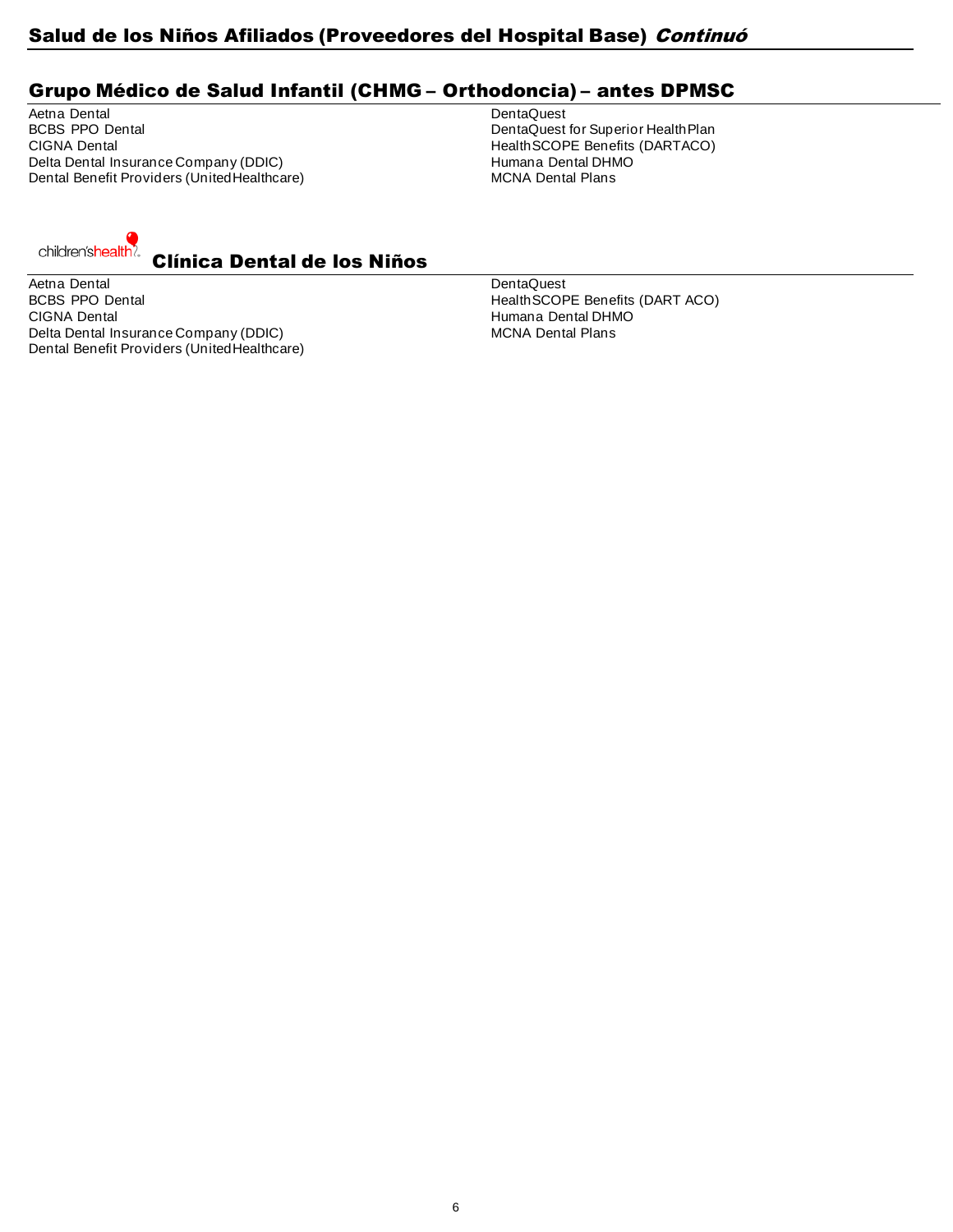Como de **September 20, 2015,** Children's Health<sup>SM</sup> ahora incluye las siguientes Nuestros niños ubicaciones House:

Aetna Health Inc. **A**etna Better Health CIGNA LifeSOURCE Baylor SWHP (Employees) Baylor SWHP Quality Alliance (ACO) BlueCross BlueShield of Texas CIGNA Healthcare of Texas **ChoiceCare** Coventry Health Care, Inc. (First Health)\* Employers Health Network (EHN) HealthSCOPE Benefits (DART ACO) HealthSelect of Texas ERS (Blue Essentials) HealthSmart Humana Imagine Health MultiPlan\* Private Health Care Systems (PHCS)\* Stratose (formerly NPPN) Scott & White Health Plan (SWHP) Trinity Mother Frances (Employees & Their Dependents Only) UnitedHealthcare of Texas Inc.

USA Managed Care Organizations (USAMCO) UT Connect (Empleados del Sistema UT)

## **Intercambio de Seguros de Salud**

BlueCross BlueShield Oklahoma Advantage PPO FirstCare Health Plans via SWHP Marketplace Freedom Life Insurance Company of America via UHC/UMR

Scott & White Health Plan Marketplace

• Our Children's House Dallas 1340 Empire Central, Dallas, TX 75247, 214-867-6700

## **Seguros Comerciales Managed Medicaid (STAR/CHIP) Redes de Transplante**

AmeriGroup Community Plan Texas BlueCross BlueShield of Texas CookChildren's Health Plan FirstCare Health Plans by Scott & White HP Molina Healthcare of Texas Parkland Community Health Plan (PCHP) Texas Children's Health Plan (TCHP)

### **Managed Medicaid (STAR Health)**

SUPERIOR HealthPlan (Solo tutela temporal)

### **Managed Medicaid (STAR+PLUS)**

Aetna Better Health AmeriGroup Community Plan Texas BlueCross BlueShield of Texas Molina Healthcare of Texas

## **Managed Medicaid (STAR Kids)**

Aetna Better Health AmeriGroup Community Plan Texas BlueCross BlueShield of Texas CookChildren's Health Plan Texas Children's Health Plan (TCHP)

### **Managed Medicaid (MRSA)**

AmeriGroup Community Plan Texas (Central, Noreste y Oeste) RightCare by Scott & White Health Plan

Humana National Transplant Network INTERLINK Transplant Network LifeTrac Transplant Network OPTUM Health Protocol Tertiary Network

## **Seguros de Salud Conductual (Comerciales)**

BlueCross BlueShield of Texas HealthSCOPE Benefits (DART ACO) HealthSelect of Texas ERS (Blue Essentials) OptumHealth Behavioral Solutions

#### **Seguros de Salud Conductual (STAR, STAR+PLUS, CHIP)**

BlueCross BlueShield of Texas FirstCare Health Plans by Scott & White HP OptumHealth Behavioral Solutions

## **Seguros de Salud Conductual (STAR Kids)**

OptumHealth Behavioral Solutions

## **Medicaid Tradicional**

Texas Medicaid & Healthcare Partnership Oklahoma Health Care Authority (OHCA)

#### **Planes de Costos Compartidos y Beneficios Limitados**

Los planes de costo compartido y beneficio limitado no son seguros tradicionales ni están regulados por ninguna entidad reguladora estatal o federal. Los pacientos con este tipo de cobertura se gestionarán como autopago.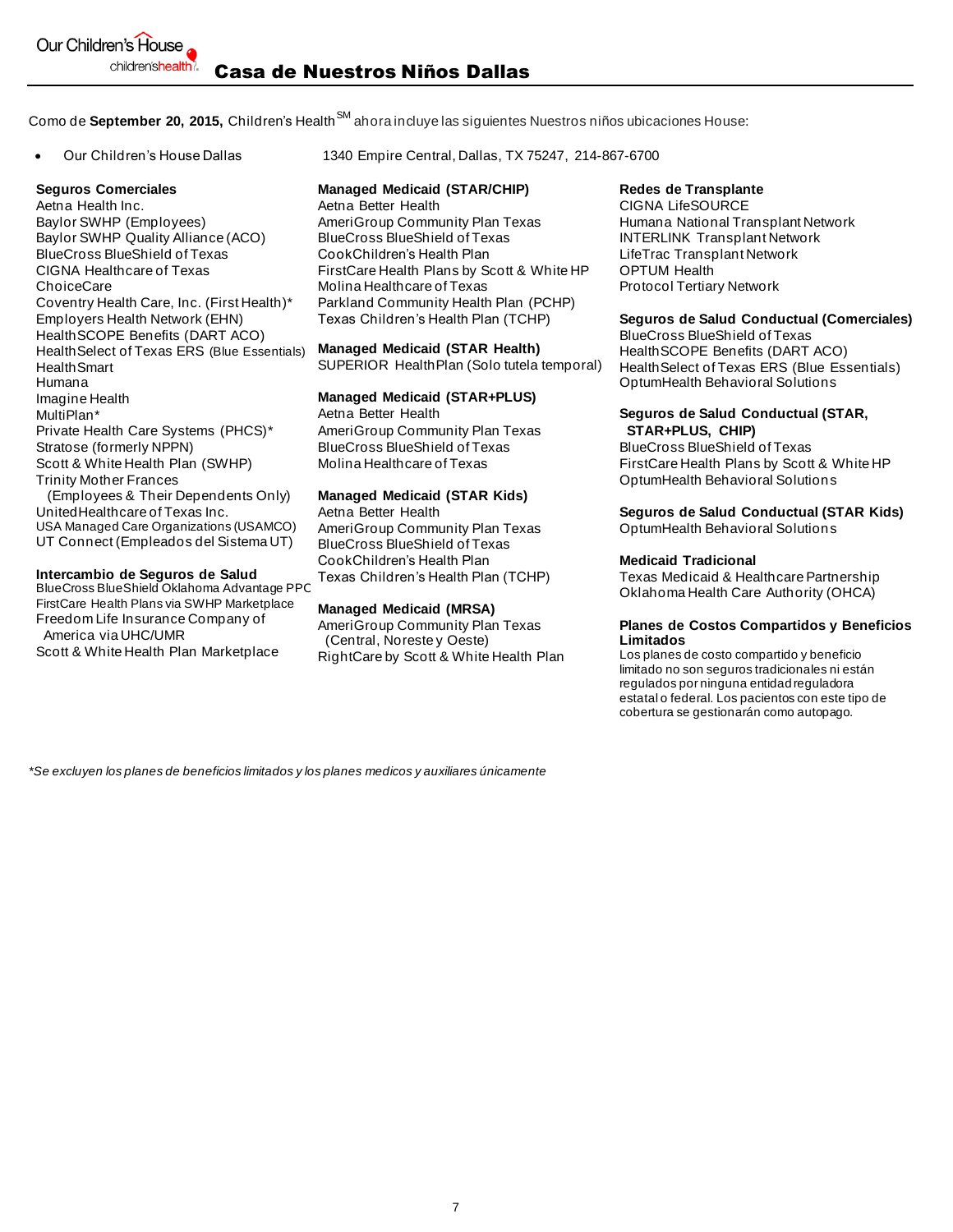*Ubicaciones de la terapia ambulatorial de salud infantil:*

- **Specialty Center Allen**
- Specialty Center Cityville
- 
- 
- 
- 
- 
- 
- Specialty Center Richardson
- Specialty Center Mesquite
- Specialty Center Waxahachie

**Seguros Comerciales Managed Medicaid (STAR) Redes de Transplante** Baylor SWHP (Employees) Baylor SWHP Quality Alliance (ACO) BlueCross BlueShield of Texas CIGNA Healthcare of Texas ChoiceCare Coventry Health Care, Inc. (First Health)\* Employers Health Network (EHN) Galaxy Health Network HealthSCOPE Benefits (DART ACO) HealthSelect of Texas ERS (Blue Essentials) HealthSmart / HealthSmart ACCEL Humana Imagine Health MultiPlan\* Private Health Care Systems (PHCS)\* Regional Healthcare Alliance Stratose (formerly NPPN) Scott & White Health Plan (SWHP) Texas Health Aetna Joint Venture Provider Networks (Aetna/THR) Trinity Mother Frances (Employees & Their Dependents Only)

UnitedHealthcare of Texas Inc. USA Managed Care Organizations (USAMCO) UT Connect (Empleados del Sistema UT)

## **Intercambio de Seguros de Salud**

BlueCross BlueShield Oklahoma Advantage PPO FirstCare Health Plans via SWHP Marketplace

Freedom Life Insurance Company of America via UHC/UMR Scott & White Health Plan Marketplace

#### **Planes de Costos Compartidos y Beneficios Limitados**

Los planes de costo compartido y beneficio limitado no son seguros tradicionales ni están regulados por ninguna entidad reguladora estatal o federal. Los pacientos con este tipo de cobertura se gestionarán como autopago.

- 8 Prestige Circle, Ste. 101, Allen, TX 75002-3435 2222 Medical District Drive, Dallas, TX 75235 • Specialty Center North Rockwall 2455 Ridge Road, Ste. 255, Rockwall, TX 75087-5534 • Specialty Center Frisco 7010 Preston Road, Ste. 240, Frisco, TX 75034-5875 • Specialty Center Plano 7000 W. Plano Parkway, Ste. 210, Plano, TX 75093-1632 • Specialty Center Plano Campus 7601 Preston Road, Plano, TX 75024-3214 • Specialty Center Las Colinas 7453 Las Colinas Blvd., Irving, TX 75063-7561 • Specialty Center Grapevine 1643 Lancaster Drive, Ste. 300, Grapevine, TX 76051-3593 CityLine Wellness Building, 3661 N. Plano Road, Ste. 500, Richardson, TX 75082 1675 Republic Parkway, Ste. 190, Mesquite, TX 75150 1540 N. Highway 77, Ste. 10, Waxahachie, TX 75165-5207
	-

Aetna Better Health **Inc. Actional CIGNA LifeSOURCE** AmeriGroup Community Plan Texas BlueCross BlueShield of Texas CookChildren's Health Plan FirstCare Health Plans Molina Healthcare of Texas Parkland Community Health Plan (PCHP) Texas Children's Health Plan

## **Managed Medicaid (CHIP, Perinate, RSA)**

Aetna Better Health AmeriGroup Community Plan Texas BlueCross BlueShield of Texas CookChildren's Health Plan FirstCare Health Plans Molina Healthcare of Texas<sup>1</sup> Parkland Community Health Plan (PCHP)<sup>2</sup> Texas Children's Health Plan (TCHP)

*1 Incluye CHIP y perinate de CHIP RSA 2 Incluye recién nacidos de perinate de CHIP*

## **Managed Medicaid (STAR Health)**

SUPERIOR HealthPlan (Solo tutela temporal)

## **Managed Medicaid (STAR+PLUS)**

Aetna Better Health AmeriGroup Community Plan Texas BlueCross BlueShield of Texas Molina Healthcare of Texas

## **Managed Medicaid (STAR Kids)**

Aetna Better Health AmeriGroup Community Plan Texas BlueCross BlueShield of Texas CookChildren's Health Plan Texas Children's Health Plan (TCHP)

## **Medicaid Rural Service Area (MRSA)**

AmeriGroup Community Plan Texas (Central, Noreste y Oeste)

Humana National Transplant Network INTERLINK Transplant Network LifeTrac Transplant Network OPTUM Health Protocol Tertiary Network

## **Seguros de Salud Conductual (Comerciales)**

Aetna Health Inc. BlueCross Blue Shield of Texas CompCare HealthSCOPE Benefits (DART ACO) HealthSelect of Texas ERS (Blue Essentials) Managed Health Network (MHN)<sup>1</sup> OptumHealth Behavioral Solutions Scott & White Health Plan

*<sup>1</sup>Terapia y pruebas psicológicas excluidas sin una estadía hospitalaria.*

## **Seguros de Salud Conductual (STAR, STAR+PLUS, CHIP)**

Aetna Better Health AmeriGroup Community Plan Texas Beacon Health Strategies BlueCross BlueShield of Texas OptumHealth Behavioral Solutions Texas Children's Health Plan

## **Seguros de Salud Conductual (STAR Kids)**

AmeriGroup Community Plan Texas Beacon Health Strategies BlueCross Blue Shield of Texas OptumHealth Behavioral Solutions

### **Seguros de Salud Conductual (STAR Health)** SUPERIOR HealthPlan (Solo tutela temporal)

## **Medicaid Tradicional**

Texas Medicaid & Healthcare Partnership Oklahoma Health Care Authority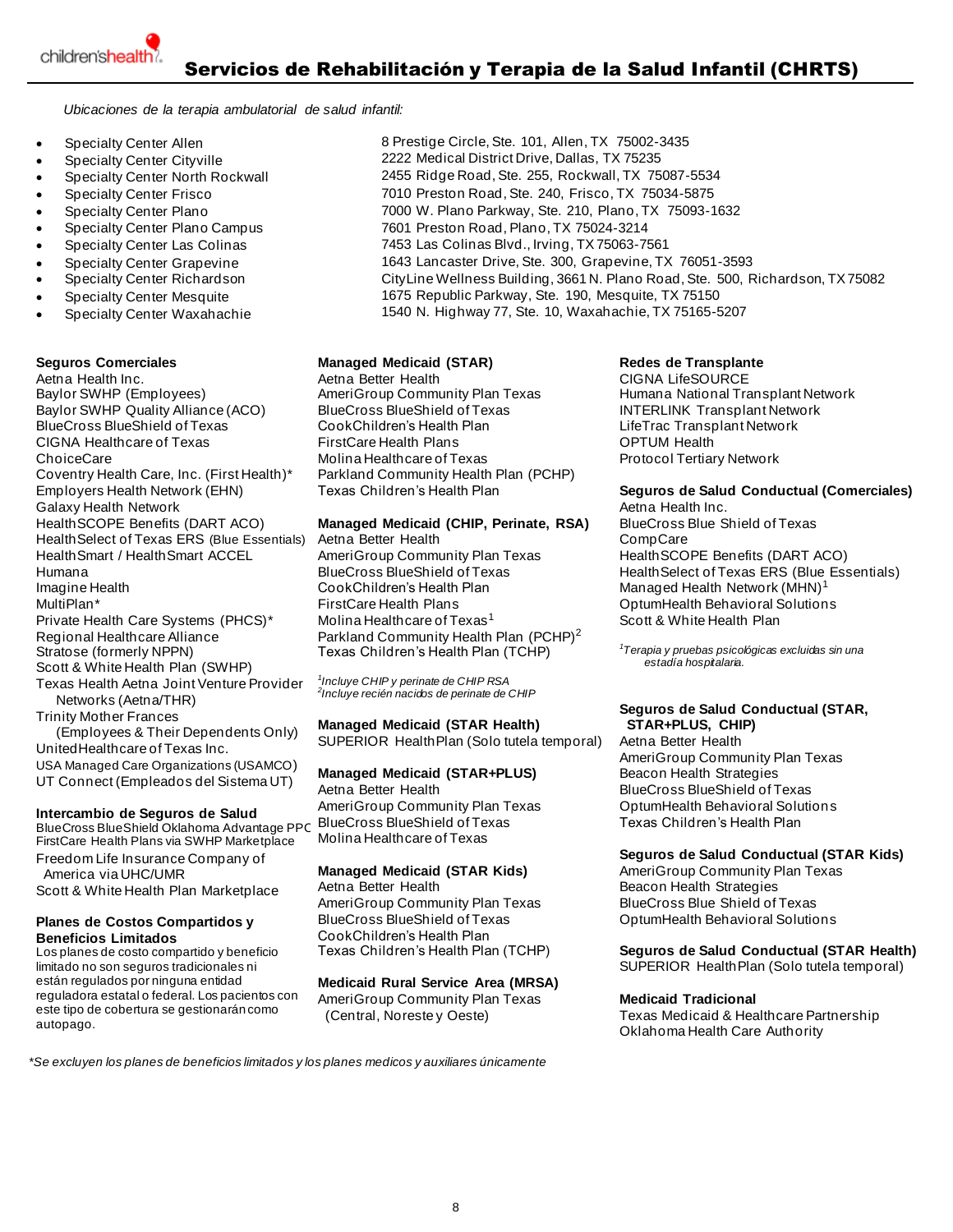## A partir del **1.° de Junio de 2022**, LOSC tiene contratos con los siguientes planes de seguro de atención médica:

• Live Oak Surgery Center Plano 7211 Preston Road, Suite 2100, Plano, TX 75024, 469-488-1000

### **Commercial (Private Health Insurance) Managed Medicaid (STAR/CHIP) Managed Medicaid (STAR Kids)**

Aetna Health Inc. **Aetna Better Health** Aetna Better Health Aetna Better Health Baylor SWHP (Employees) Baylor SWHP Quality Alliance (ACO) BlueCross BlueShield of Texas CIGNA Healthcare of Texas **ChoiceCare** Coventry Health Care, Inc. (First Health)\* Employers Health Network (EHN) Galaxy Health Network HealthSCOPE Benefits (DART ACO) HealthSelect of Texas ERS (Blue Essentials) HealthSmart Humana Imagine Health MultiPlan\*

AmeriGroup Community Plan Texas BlueCross BlueShield of Texas CookChildren's Health Plan Molina Healthcare of Texas Parkland Community Health Plan (PCHP)

## **Managed Medicaid (STAR Health)**

SUPERIOR HealthPlan (Foster Care Only)

#### **Managed Medicaid (STAR+PLUS)** Aetna Better Health

AmeriGroup Community Plan Texas

BlueCross BlueShield of Texas Molina Healthcare of Texas

AmeriGroup Community Plan Texas BlueCross BlueShield of Texas CookChildren's Health Plan Texas Children's Health Plan (TCHP)

## **Managed Medicaid (MRSA)**

AMERIGROUP (Central, Northeast and West)

#### **Planes de Costos Compartidos y Beneficios Limitados**

Los planes de costo compartido y beneficio limitado no son seguros tradicionales ni están regulados por ninguna entidad reguladora estatal o federal. Los pacientos con este tipo de cobertura se gestionarán como autopago.

Private Health Care Systems (PHCS)\* Scott & White Health Plan (SWHP) UnitedHealthcare of Texas Inc. USA Managed Care Organizations (USAMCO) UT Connect (UT System Employees)

#### **Intercambio de Seguros de Salud**

BlueCross BlueShield Oklahoma Advantage PP Freedom Life Insurance Company of America via UHC/UMR

*\*Limited Benefit Plans and Physician & Ancillary Only Plans Excluded*